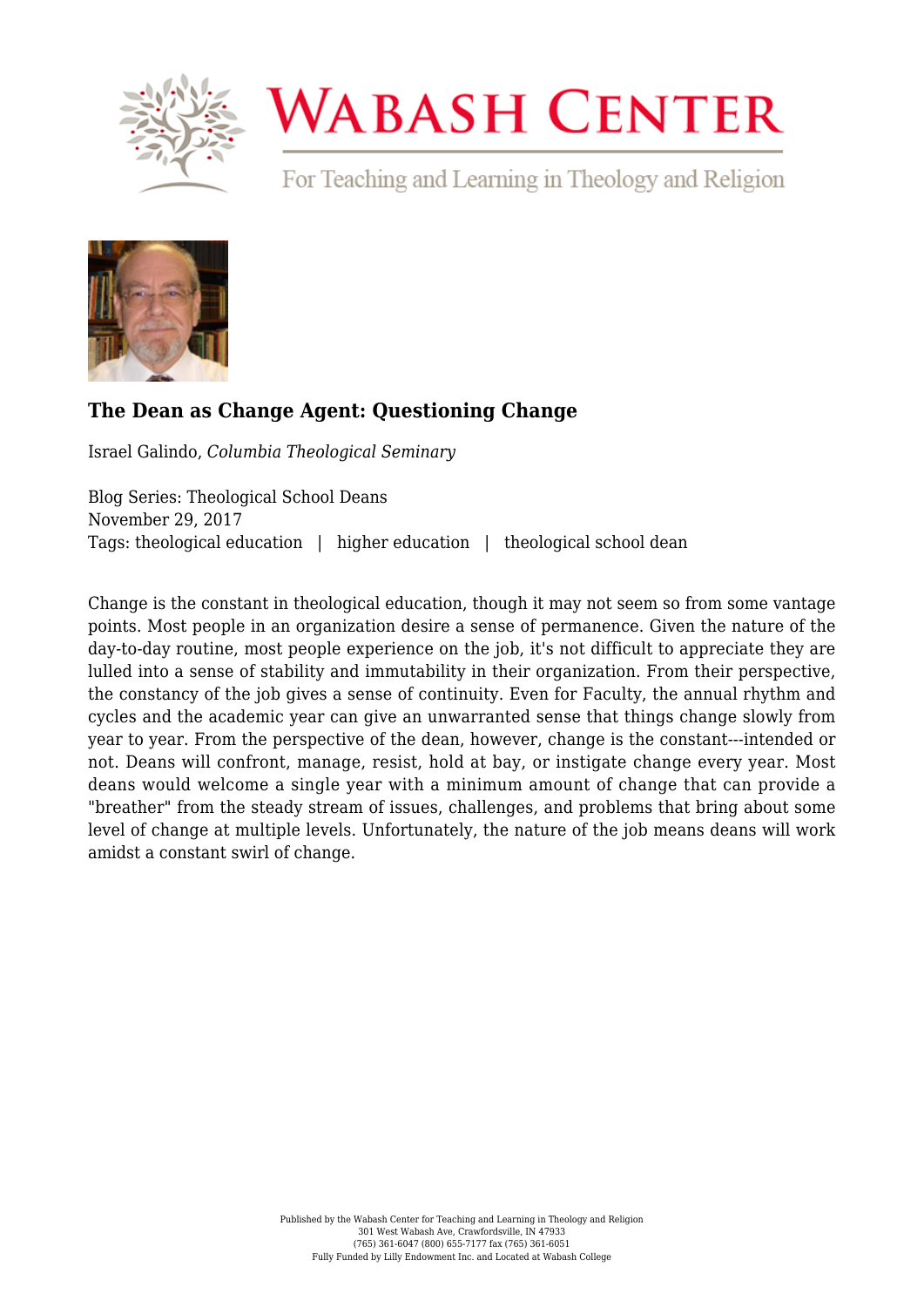

C. William Pollard, author of The Soul of the Firm, provides a perspective on change that is critical to theological education in this era. Pollard said, "Without change there is no innovation, creativity, or incentive for improvement. Those who initiate change will have a better opportunity to manage the change that is inevitable." Leaders in theological education should also take his caution to heart: "Learning and innovation go hand in hand. The arrogance of success is to think that what you did yesterday will be sufficient for tomorrow."

Theological school deans, then, should embrace that change is part of their job, and accept that not everyone will like it. Deans, however, are also stewards of change in their organizations. As such, wise deans will also question change---that is, they will avail themselves of critical questions that can help them discern the purpose, necessity, and nature of the change they will lead.

## **Questioning Change**

Here are sample perspectives that can help deans "question change":

- Do you have a legitimate rationale for the change?
- Can you rely on good data to inform the change?
- How much change do you need?
- What can help leverage the change? (trust, data, internal authority, external pressures?)
- What is the institution's capacity to absorb change?
- Has the institution navigated a similar change in the past? Did it succeed or fail? Why?
- How much risk can you absorb?
- What will you have to give up to realize the change?
- Who will you leave behind?
- What do you want to preserve?
- What will people grieve?
- What may be unintended consequences?
- What level of change is required? (Drastic or incremental?)
- What type of change is needed? (cultural, organizational, administrative, policy, technological, structural, programmatic, developmental, evolutionary, social?)
- What is your timeline for change? Is there a window of opportunity that creates urgency?
- Will your mission change as a result of the change? Does it need to?